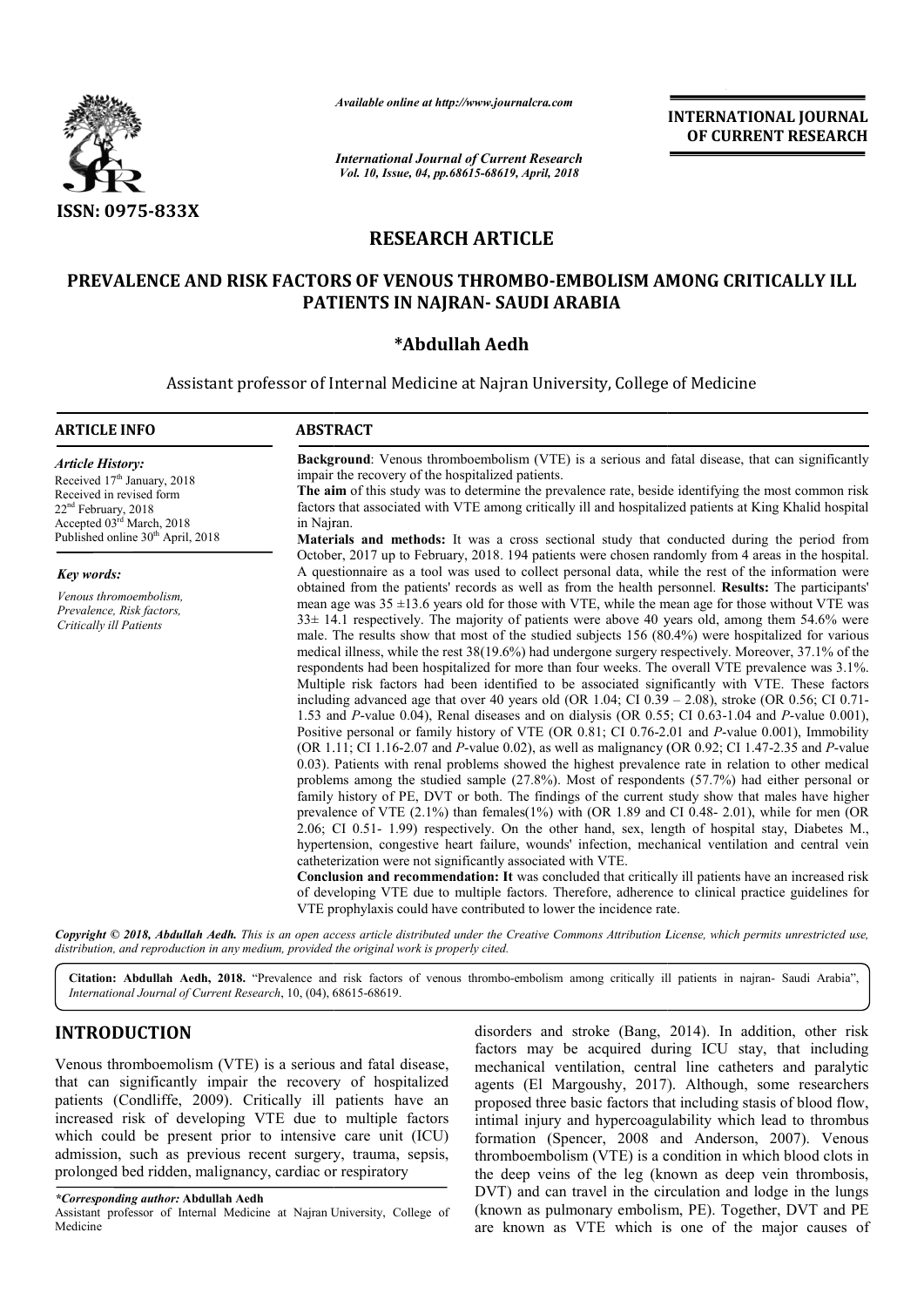morbidity and mortality in both hospital and community settings. VTE has an incidence of approximately 1/1000 persons annually (White, 2003 and Haines, Haines, 2003). The diagnosis of VTE continues to be a challenge. It often has no specific clinical presentation, so it can be asymptomatic and may go undiagnosed. However, the majority of DVTs are related to specific identifiable trigger factors (Haines, 2007). Although, independent risk factors and predictors of VTE recurrence have been identified, and effective primary and secondary prophylaxis is available, the occurrence of VTE is generally increasing (Heit, 2015). Identifying of the risk factors for venous thrombosis is necessary in order to determine the prevention strategies to those at high risk. As illustrated in figure one, venous thrombosis tends to be a multifactorial disease, involving interactions between clinical risk factors and predispositions to thrombosis, either acquired or inherited (Rosendaal, 1999 and Samama, 2006). **Figure 1. Possible risk factors for venous thrombosis**



| Variable                       | Characteristics              | Frequency | $\%$     |
|--------------------------------|------------------------------|-----------|----------|
|                                | $\leq$ 24 years old          | 46        | 23.7%    |
| Age                            | $25 - 44$                    | 68        | 35.1%    |
|                                | >45                          | 80        | 41.2%    |
| <b>Sex</b>                     | Male                         | 106       | 54.6%    |
|                                | Female                       | 88        | $45.4\%$ |
|                                | ICU (medical cases)          | 98        | 50.6%    |
| Area of admission              | ICU (Surgical cases)         | 42        | 21.6%    |
|                                | Renal dialysis unit          | 54        | 27.8%    |
| Length of hospital stay        | 1-2 weeks                    | 57        | 29.4%    |
|                                | 3-4 weeks                    | 65        | 33.5%    |
|                                | $>4$ weeks                   | 72        | 37.1%    |
|                                | Stroke                       | 35        | 18%      |
| Diagnosis                      | Renal diseases & on dialysis | 54        | 27.8%    |
|                                | Congestive heart failure     | 29        | 14.9%    |
|                                | Hypertension                 | 13        | $6.7\%$  |
|                                | Diabetes Mellitus            | 18        | 9.3%     |
|                                | Operative sites' infections  | 06        | $3.1\%$  |
|                                | Malignancy                   | 39        | 20.1%    |
| Personal/Family history of VTE | Yes                          | 112       | 57.7%    |
|                                | No                           | 82        | 42.3%    |

#### **Table 1. Characteristics of the studied sample (n=194)**

#### **Table 2. Multivariate logistic regression analysis (n=194)**

| Factor                            | PE         | <b>DVT</b> | <b>VTE</b> | Free of VTE   | Odds Ratio | Confidence Interval | $P$ -value |
|-----------------------------------|------------|------------|------------|---------------|------------|---------------------|------------|
|                                   | no(%)      | no(%)      | no(%)      |               | (OR)       | (CI)                |            |
| Age                               |            |            |            |               |            |                     |            |
| $\leq$ 24 years old               | $1(0.5\%)$ | $0(0\%)$   | $1(0.5\%)$ | $45(23.2\%)$  | 0.32       | $0.42 - 2.03$       |            |
| $25 - 44$                         | 1(0.5)     | 1(0.5)     | 2(1%)      | 66(34%)       | 1.01       | $0.28 - 1.69$       | $0.02*$    |
| $\geq 45$                         | 2(1%)      | $1(0.5\%)$ | $3(1.5\%)$ | 77(39.7%)     | 1.04       | $0.39 - 2.08$       |            |
| <b>Sex</b>                        |            |            |            |               |            |                     |            |
| Male                              | $3(1.5\%)$ | $1(0.5\%)$ | $4(2.1\%)$ | $102(52.6\%)$ | 2.06       | $0.51 - 1.99$       | 0.08       |
| Female                            | $1(0.5\%)$ | $1(0.5\%)$ | 2(1%)      | 86(44.3%)     | 1.89       | $0.48 - 2.01$       |            |
| Lenmgth of hospital stay          |            |            |            |               |            |                     |            |
| 1-2 weeks                         | $0(0\%)$   | $0(0\%)$   | $0(0\%)$   | $57(29.4\%)$  | 0.04       | $0.81 - 1.11$       |            |
| 3-4 weeks                         | $1(2.1\%)$ | $1(0.5\%)$ | 2(1%)      | 63(32.5%)     | 0.71       | 0.38-2.09           | 0.61       |
| >4 weeks                          | $3(3.1\%)$ | $1(0.5\%)$ | $4(2.1\%)$ | $68(35.1\%)$  | 1.01       | $0.41 - 1.38$       |            |
| Diagnosis                         |            |            |            |               |            |                     |            |
| Stroke                            | $1(0.5\%)$ | $0(0\%)$   | $1(0.5\%)$ | 34(17.5%)     | 0.65       | $0.71 - 1.53$       | $0.04*$    |
| Renal diseases $\&$ on dialysis   | 2(1%)      | $1(0.5\%)$ | $3(2.1\%)$ | 51(26.3%)     | 0.55       | $0.63 - 1.04$       | $0.001*$   |
| Congestive heart failure          | $0(0\%)$   | $0(0\%)$   | $0(0\%)$   | 29(14.9%)     | 1.18       | $1.01 - 2.11$       | 0.16       |
| Hypertension                      | $0(0\%)$   | $0(0\%)$   | $0(0\%)$   | $13(6.7\%)$   | 2.01       | $0.91 - 2.03$       | 0.08       |
| Diabetes Mellitus                 | $0(0\%)$   | $0(0\%)$   | $0(0\%)$   | $18(9.3\%)$   | 1.33       | $1.15 - 1.91$       | 0.11       |
| Wounds' infections                | $0(0\%)$   | $0(0\%)$   | $0(0\%)$   | $6(3.1\%)$    | 1.08       | 1.72-2.04           | 0.09       |
| Malignancy                        | $1(0.5\%)$ | $1(0.5\%)$ | 2(1%)      | $37(19.1\%)$  | 0.92       | $1.47 - 2.35$       | $0.03*$    |
| Personal/Family history of VTE    |            |            |            |               |            |                     |            |
| Yes                               | $3(1.5\%)$ | $1(0.5\%)$ | $4(2.1\%)$ | 108(55.7%)    | 0.81       | $0.76 - 2.01$       | $0.001*$   |
| N <sub>0</sub>                    | $1(0.5\%)$ | $1(0.5\%)$ | 2(1%)      | 80(41.2%)     | 1.32       | 1.21-3.61           |            |
| General condition of the patient  |            |            |            |               |            |                     |            |
| Bed-ridden / immobile patient     | 2(1%)      | $1(0.5\%)$ | $3(1.5\%)$ | $8(4.1\%)$    | 1.11       | $1.16 - 2.07$       | $0.02*$    |
| On mechanical ventilation         | $1(0.5\%)$ | $1(0.5\%)$ | 2(1%)      | $26(13.4\%)$  | 0.93       | $0.82 - 1.79$       | 0.14       |
| With central vein catheterization | $1(0.5\%)$ | $0(0\%)$   | $1(0.5\%)$ | $6(3.1\%)$    | 1.07       | $1.13 - 2.02$       | 0.07       |

\*Chi-square test for comparing the prevalence between patients with and without disease history. Venous thromboembolism(VTE) ; Deep vein thrombosis(DVT); & Pulmonary embolism (PE). Correlations considered significant when *P*-value <0.05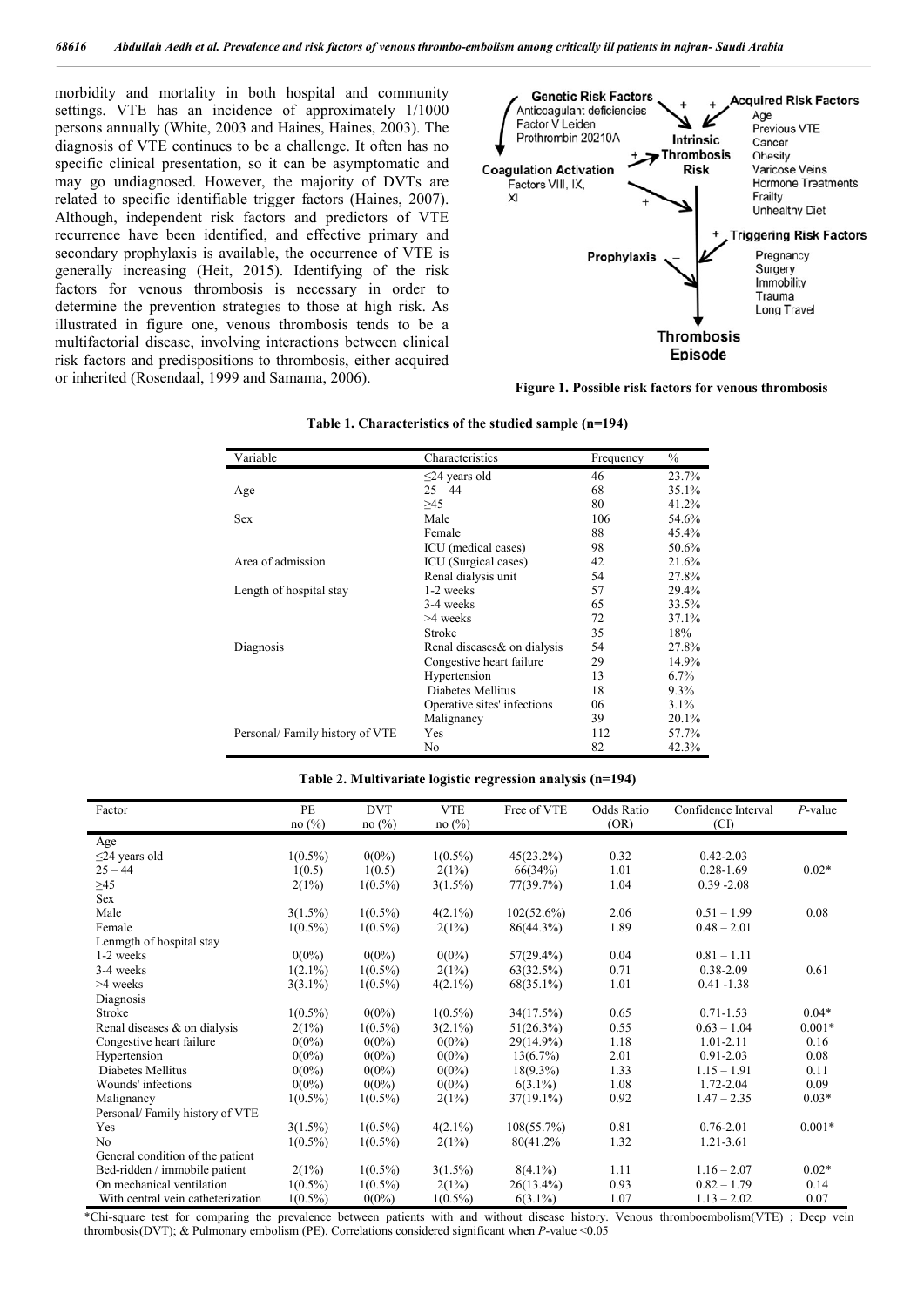## **MATERIALS AND METHODS**

This is a descriptive, cross-sectional and facility based study that was carried out among in-patients at King Khalid hospital in Najran, Saudi Arabia, during the period between October 2017 up to February 2018. One hundred ninety four patients were recruited to participate in the current study. Informed verbal consent and confidentiality were assured for the participated individuals who agreed voluntary to participate, after receiving enough information. A questionnaire as a tool for data collection was completed from the patients, cases' records, as well as from the staff. Data include demographic information, diagnosis, co-morbid conditions, mechanical ventilation, use of central line and duration of hospital stay.

Identification of risk factors was based on a careful review of each record, including admission history, physical examination, nursing and progress notes.

#### **Data Analysis**

Data were collected and entered into SPSS software (Statistical Package for Social Sciences) version 19 for data management and statistical analysis. Chi-square test was used to compare differences in promotions between groups (Odds ratios with 95%, Confidence intervals). Differences at 5% level (P value  $\leq$ 0.05) were considered significant. Descriptive statistics were stated as mean with standard deviation for continuous variables. And frequency with percentage for categorical variables.

### **RESULTS**

A total of 194 cases were participated in the current study. The majority of patients were above 40 years old, among them 54.6% were males. The participants' mean age was  $35 \pm 13.6$ years old for those with VTE, while the mean age for those without VTE was  $33 \pm 14.1$  years respectively. The results show that most of the studied subjects 156 (80.4%) were hospitalized for various medical illnesses, while the rest 38(19.6%) had undergone surgery respectively. Moreover, 37.1% of respondents had been hospitalized for more than four weeks. The overall VTE prevalence was 3.1%. Multiple risk factors had been identified to be associated significantly with VTE. These factors including advanced age that over 40 years old (Odds Ratio {OR} 1.04; Confidence Interval {CI} 0.39 – 2.08), stroke (OR 0.56; CI 0.71 – 1.53 and *P*- value = 0.04), renal diseases and on dialysis (OR 0.55; CI 0.63 – 1.04 and *P*value  $= 0.001$ ), positive personal or family history of VTE (OR 0.81; CI  $0.76 - 2.01$  and *P* -value = 0.001), immobility (OR 1.11; CI 1.16 – 2.07 and  $P$  – value = 0.02), as well as malignancy (OR 0.92; CI 1.47 – 2.35 and *P*- value = 0.03). Patients with renal problems showed the highest prevalence rate in relation to other medicalproblems among the studied sample (27.8%). Most of respondents (57.7%) had either personal or family history of PE, DVT or both as shown in Table (1). The findings of the current study show that males have higher prevalence of VTE (2.1%) than females (1%) with {OR 2.06; CI 0.51- 1.99 for males and OR 1.89 and CI 0.48 – 2.01 for females) respectively. On the other hand, sex, length of hospital stay, diabetes mellitus, hypertension, congestive heart failure, wounds' infection, mechanical ventilation and central venous catheterization were not associated with VTE as presented in Table (2).

### **DISCUSSION**

The current study attempted to identify the prevalence rate as well as the possiple risk factors that associated with VTE in Najran. The estimated prevalence of VTE in this study was (3.1%) among the surveyed sample. This obtained result is much lower than what had been reported in Europe and North America (14.9%) among hospitalized patients with acute illnesses (Turpie, 2000). And also lower than what had been concluded by Geerts et al, Hasan et al, Nesriene et al and Hadil et al in their studies (Greets, 2008; Hasan, 2013; El Margoushy, 2017 and Hadil, 2012). Nationally, and compared to results obtained from seven major hospitals around the Kingdom by Al-Hameed et al, our result was the lowest one. According to Al-Hameed et al the results show that the prevalence of VTE among hospitalized patients at King Fahad General Hospital –Jeddah was (11.8%), at King Khalid National Guard Hospital –Jeddah was (19.3%), at King Abdul-Aziz University Hospital-Jeddah was (13.5%), at King Saud University Hospital-Riyadh was (15.5%), at King Saud Medical City-Riyadh was (9.7%), at King Fahad National Guard Hospital –Riyadh was (10.9%) and at Prince Sultan Military Hospital-Riyadh was (19.3%) (Al-Hameed, 2017 and Fahad, 2017). The low prevalence of VTE in our study might be related to the higher compliance rate with the prophylaxis protocol at King Khalid Hospital in Najran.

Numerous studies reported that immobility and malignancy were significant risk factors for VTE (Janku, 1996; Klatsky, 2004 and Bagaria, 2006). Nandi et al believe that immobility increases the risk of thrombosis presumably due to stasis of blood flow in the venous system (Nandi, 1980). The current study revealed that the prevalence of VTE due to immobility and malignancy was (1.5%) and (1%) respectively. This result is similar to what had been reported by Beasley et al who stated that immobility is a significant risk factor for VTE (Beasley, 2003). Cancer patients on the other hand have an increased risk of thrombosis due to a combination of factors. It was reported that tumor cells activate coagulation, tumors can compress veins which causing stasis. Additionally, cancer patients exposed to hospitalization due to many reasons, such as surgery or chemotherapy, which all increase their risk (Prandoni, 2008 and Khouli, 2006). In a recent cohort study conducted by Blom et al that was including 66,329 patients with cancer, the incidence of venous thrombosis during the first 6 months after cancer diagnosis was 12.4 per 1000 (Blom, 2006). Piccioli et al argue that tumors' cells activate coagulation and therefore, can compress veins which causing stasis, accordingly cancer patients expose to hospitalization, surgery and chemotherapy, which all increase their risk (Piccioli, 2006). This study clearly revealed that there was no significant association between sex and VTE. Although some studies reported that in women there are additional risk factors for VTE more than men, these factors include oral contraception hormonal therapy, pregnancy and puerperium (Gomes, 2004; Grady, 2000 and Barsoum, 2010). Moreover, in terms of kidney problems, some researchers reported that chronic kidney diseases with severely reduced glomerular filtration are among the major risk factors for VTE (Folsom, 2010 and Kayali, 2008). This fact goes with the findings of the current study that show renal problems was significantly associated with VTE (OR 0.55; CI  $0.63 - 1.04$  and  $P$ - value = 0.02). Naess et al concluded that VTE was predominantly a disease of older age (Naess, 2007). Similarly, the current study shows that the prevalence of VTE among the studied subjects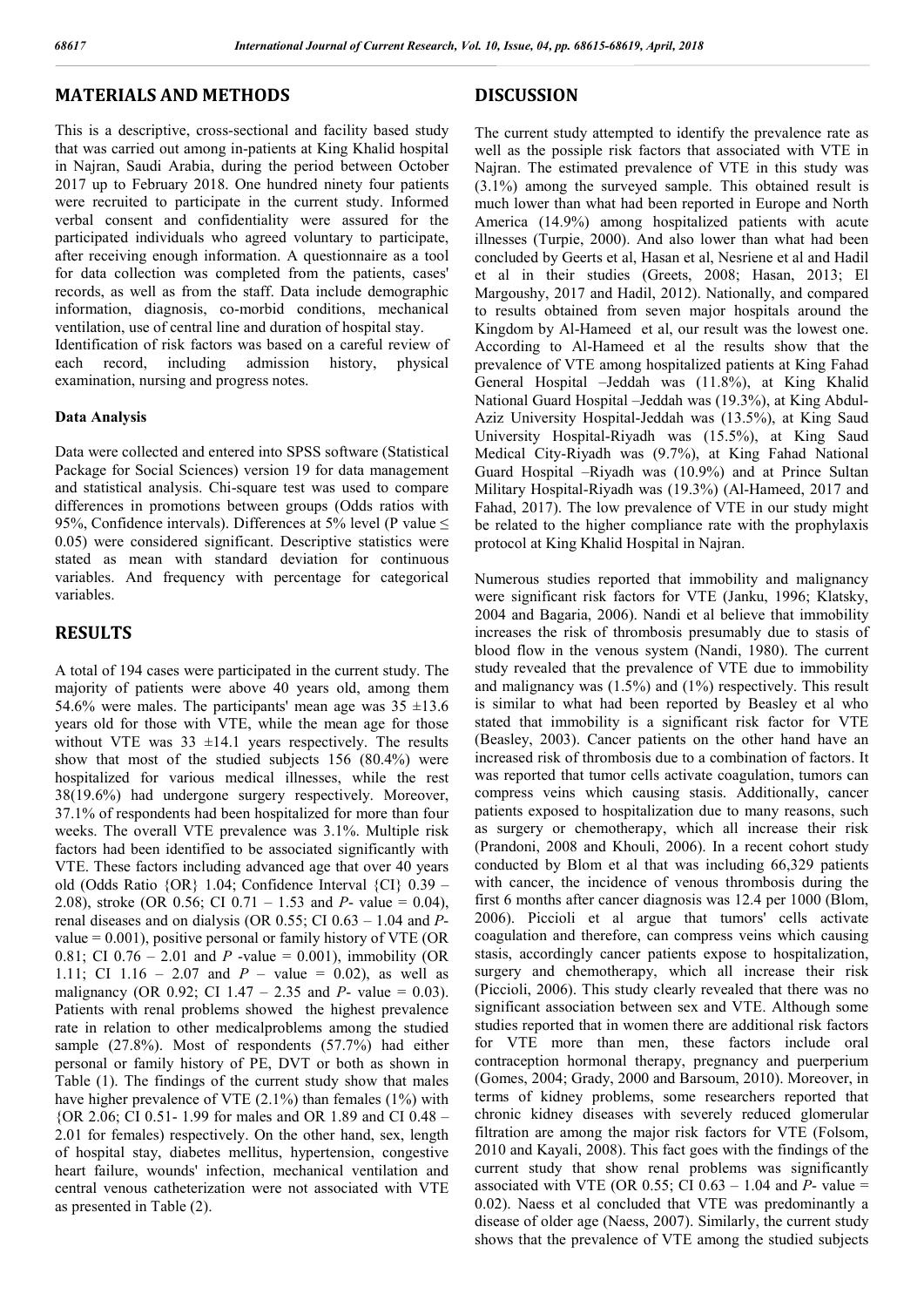was highest among oldest patients, and significantly associated with VTE (OR 1.04; CI 0.39 – 2.08 and *P*- value = 0.02). Although, some studies argued that the reasons for an increased thrombosis risk with age are not understood, but could be related to increase presence of other illnesses that predisposing to thrombosis, increases in coagulation potential or some combination of these (Spencer, 2009 and Samuel, 2010). Regarding central venous catheterization (CVC) as a risk factor, the current study revealed that the prevalence of VTE due to CVC was (0.5%) among the surveyed subjects, which is much lower than what reported by Heit et al who concluded that CVC or trans-venous pacemaker accounts for 9% of all incident VTE occurring in the community (Heit, 2002). Mechanical ventilation was studied too as one of the risk factors that associated with VTE among hospitalized patients. This study presented that prevalence of VTE due to mechanical ventilation was accounted for only (1%) among the studied sample, this obtained result shows lower rate comparing to what reported by Ibrahim et al in their study (24%) (Heit, 2002).

#### **Conclusion and Recommendation**

As a result of this study, it was concluded that most of hospitalized patients whether medical or surgical are at risk for VTE. Therefore, identification of at risk patients before, on admission to hospital, or in the outpatient settings is a key to initiating appropriate preventive measures. Risk assessment process should be adopted for all emergency patients' admissions as well. This is likely to involve a multidisciplinary approach from the preoperative assessment setting to ICU/CCU assessment and involve nursing staff and clinicians depending on particular patient pathways. The findings of this study may also encourage healthcare providers to deliver more education programs to patients and public health organizations about VTE, DVT and PE and their risk factors, signs and symptoms and their preventive measures. Moreover, thromboprophylaxis is highly recommended for critically ill patients.

#### **Acknowledgment**

Thanks go without say to the participants who agreed voluntarily to participate in this study. Thanks are also due to King Khalid hospital's administrators and staff who facilitated our work.

#### **List of used abbreviations**

| <b>Abbreviation</b> | Refer to               |
|---------------------|------------------------|
| VTE.                | Venous Thromo-embolism |
| РF                  | Pulmonary Embolism     |
| DVT                 | Deep Vein Thrombosis   |

### **REFERENCES**

- Al-Hameed FM, Al-Dorzi et al. Thromboprophylaxis and mortality among patients who developed venous thromboembolism in seven major hospitals in Saudi Arabia. Ann Thorac Med 2017; 12: 282-9.
- Anderson FA, Zayaruzny M, Heit JA, Fidan D, Cohen AT. Estimated annual numbers of US acute-care hospital patients at risk for venous thromboembolism. Am J Hematol 2007; 82:777-82.
- Bagaria V, Modi N, Panghate A, Vaidya S. Incidence and risk factors for development of venous thromboembolism in Indian patients undergoing major orthopaedic surgery: results of a prospective study. Postgard Med J. 2006; 82(964): 136-139.
- Bang SM, Jang MJ, Kim KH et al. Prevention of Venous Thromboembolism, 2nd Edition: Korean Society of Thrombosis and Hemostasis, Evidence-Based Clinical Practice Guidelines. J Korean Med Sci 2014; 29:164-71.
- Barsoum MK, et al. Is progestin an independent risk factor for incident venous thromboembolism> A population-based case-control study. Thromb. Res. 2010; 126:373-378.
- Beasley R, Raymond N, Hill S, et al. the  $21<sup>st</sup>$  century variant of venous thromboembolism associated with immobility. Eur Respir J. 2003; 21:374-376.
- Blom JW, Vanderschoot JP, Oostindier MJ et al. Incidence of venous thrombosis in a large cohort of 66,329 cancer patients: results of a record linkage study. J ThrombHaemost. 2006; 4:529-353.
- Cohen AT, Agnelli G, Anderson FA et al. Venous Thromboembolism in Europe: The number of VTE events and associated morbidity and mortality. Thromb. Haemost. 2007; 98: 756-64.
- Condliffe R, Kiely DG et al. 2009. Prognostic and aetiological factors in chronic thromboembolic pulmonary hypertension. *Eur Resp J*. 33:332-8.
- El Margoushy N, Al-Suwat R, Al-Otaibi W et al. Incidence of Pulmonary Embolism in CCU at King Faisal Hospital, Taif, Saudi Arabia. The Egyptian Journal of Hospital Medicine, 2017; 68:865-877.
- Fahad M, Al-Hameed, Hasan M et al. Thromboprophylaxsis and mortality among patients who developed venous thromboembolism in seven major hospitals in Saudi Arabia; retrieved October. 2017 from this web site: http://www.thoracicmedicine.org.
- Folsom AR, et al. Chronic kidney disease and venous thromboembolism: a prospective study. Nephrol Dial. Transplant. 2010; 25:3296-3301.
- Gomes MP, Deitcher SR,. Risk of venous thromboembolic disease associated with hormonal contraceptive and hormone replacement therapy: a clinical review. Arch. Intern. Med. 2004; 164:1965-1976.
- Grady D, et al. Postmenopausal hormone therapy increases risk for venous thromboembolic disease. The Heart and Estrogen/progestin Replacement Study. Ann. Intern. Med. 2000; 132:689-696.
- Greets WH, Bergqvist D, Pinro GF, Heit JA et al. Prevention of venous thromboembolism: American College of Chest Physicians Evidence-Bsed Clinical Practice Guidelines (8<sup>th</sup>) ed.). Chest 2008; 133(6): 381-453.
- Hadil A, Al-Otair et al. Venous thromboembolism in a medical intensive care unit. The effect of implementing clinical practice guidelines; Saudi Med J. 2012; 33: 55-60.
- Haines ST. Venous Thromboembolism: Pathophysiology and clinical presentation. Am J Health Syst Pharm 2003; 60: 3- 5.
- Hasan M. Al-Dorzi, Hani M et al. Venous Thromboembolism in Critically Ill Cirrhotic Patients: Practices of Prophylaxis and Incidence; 2013: retrieved Jan. 2018 from this web site: http://dx.doi.org/10.1155/2013/807526.
- Heit JA, et al. Relative impact of risk factors for deep vein thrombosis and pulmonary embolism: a population-based study. Arch. Intern. Med. 2002; 162:1245-1248.
- Heit JA. Epidemiology of Venous Thromboembolism. Nature reviews Cardiology. 2015; 12(8): 464-474.